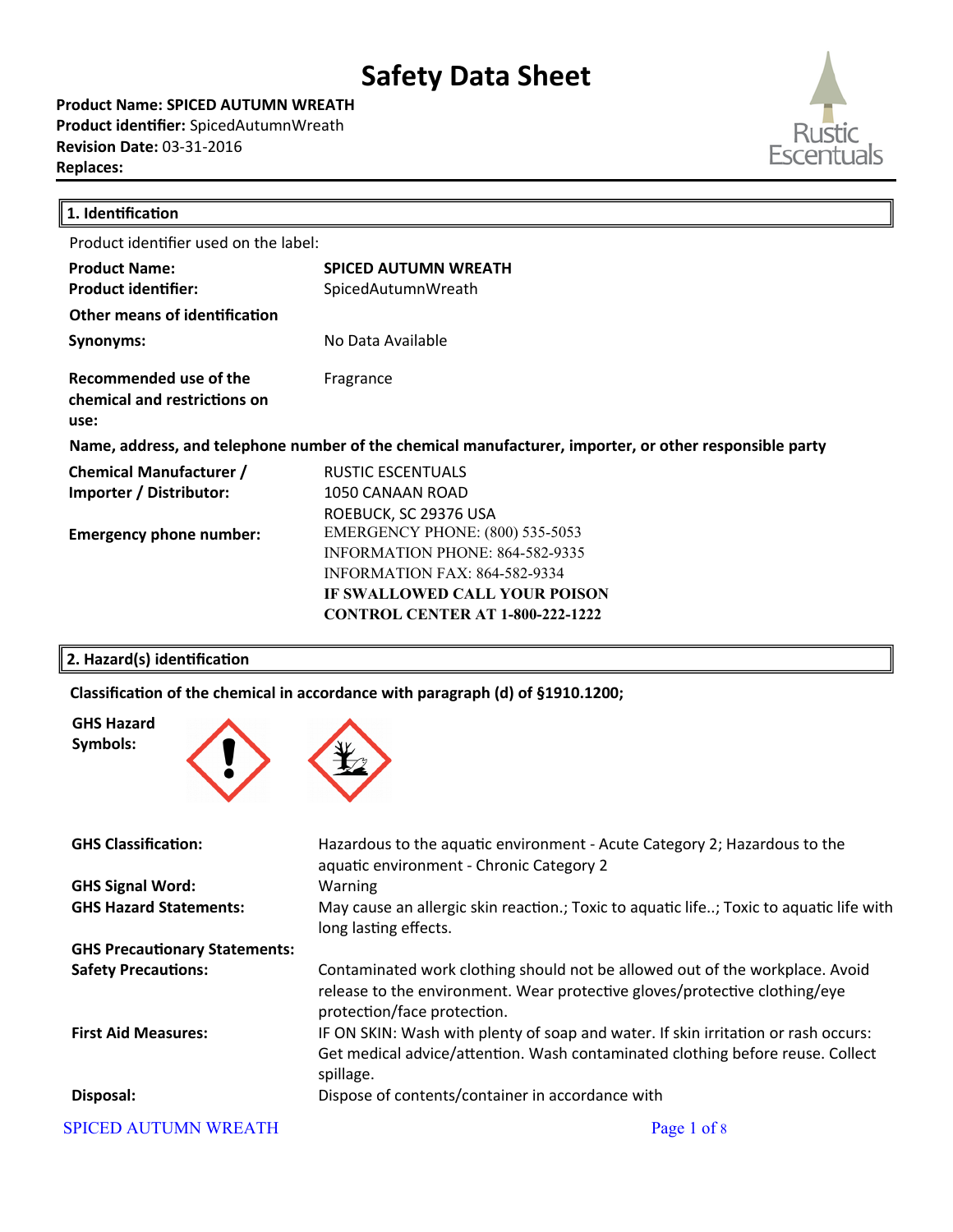**Product Name: SPICED AUTUMN WREATH Product identifier:** SpicedAutumnWreath **Revision Date:** 03-31-2016 **Replaces:** 



local/regional/national/international regulation for hazardous wastes.

| 3. Composition/information on ingredients |                                                   |                            |  |
|-------------------------------------------|---------------------------------------------------|----------------------------|--|
| <b>Chemical Component:</b>                | <b>CAS number and other</b><br>unique identifiers | % (or range) of ingredient |  |
| Cyclohexanol, 2-(1,1-dimethylethyl)-,     | 88-41-5                                           | $10 - 30$                  |  |
| 1-acetate                                 |                                                   |                            |  |
| Benzenepropanol                           | 122-97-4                                          | $3 - 7$                    |  |
| Cyclopenta[g]-2-benzopyran,               | 1222-05-5                                         | $1 - 5$                    |  |
| 1,3,4,6,7,8-hexahydro-4,6,6,7,8,8-        |                                                   |                            |  |
| hexamethyl-                               |                                                   |                            |  |
| Ethanone, 1-(1,2,3,4,5,6,7,8-             | 54464-57-2                                        | $1 - 5$                    |  |
| octahydro-2,3,8,8-tetramethyl-2-          |                                                   |                            |  |
| naphthalenyl)-                            |                                                   |                            |  |
| 2H-1-Benzopyran-2-one                     | $91 - 64 - 5$                                     | $1 - 5$                    |  |
| Benzaldehyde, 4-hydroxy-3-methoxy         | 121-33-5                                          | $0.5 - 1.5$                |  |
| 2-Propenoic acid, 3-phenyl-, methyl       | 103-26-4                                          | $0.1 - 1$                  |  |
| ester                                     |                                                   |                            |  |
| 2-Propenal, 3-phenyl-                     | 104-55-2                                          | $0.1 - 1$                  |  |
| 2-Propenal, 2-methyl-3-phenyl-            | 101-39-3                                          | $0.1 - 1$                  |  |

**The specific chemical identity and/or exact percentage (concentration) of composition has been withheld as a trade secret.**

### **4. First-aid measures**

Description of necessary measures, subdivided according to the different routes of exposure, i.e., inhalation, skin and eye contact, and ingestion:

| <b>Eye Contact:</b>                                 | Flush eyes with plenty of water for at least 20 minutes retracting<br>eyelids often. Tilt the head to prevent chemical from transferring to<br>the uncontaminated eye. Get immediate medical attention. |
|-----------------------------------------------------|---------------------------------------------------------------------------------------------------------------------------------------------------------------------------------------------------------|
| <b>Skin Contact:</b>                                | Wash with soap and water.                                                                                                                                                                               |
| Inhalation:                                         | This material does not present a hazard if inhaled. Remove<br>individual to fresh air after an airborne exposure if any symptoms<br>develop, as a precautionary measure.                                |
| Ingestion:                                          | No hazard in normal industrial use. Do not induce vomiting. Seek<br>medical attention if symptoms develop. Provide medical care<br>provider with this MSDS.                                             |
| Most important symptoms/effects, acute and delayed: |                                                                                                                                                                                                         |
| <b>Most important</b><br>symptoms/effects (Acute):  | No Data Available                                                                                                                                                                                       |
| <b>Most important</b>                               | No Data Available                                                                                                                                                                                       |

SPICED AUTUMN WREATH Page 2 of 8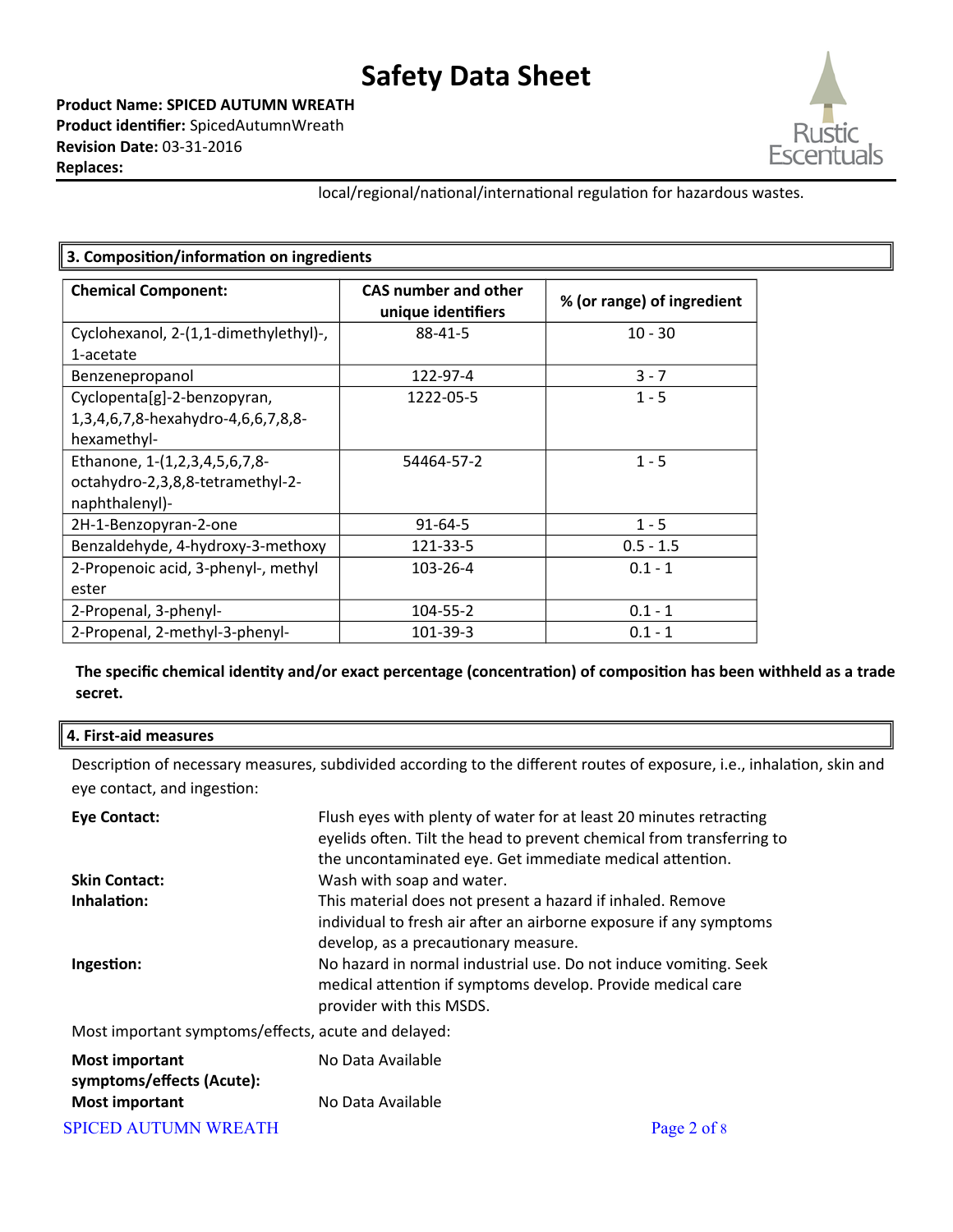**Product Name: SPICED AUTUMN WREATH Product identifier:** SpicedAutumnWreath **Revision Date:** 03-31-2016 **Replaces:** 



**symptoms/effects (Delayed):**

**Indication of immediate medical atention and special treatment needed, if necessary:** No additional first aid information available

#### **5. Fire-fighting measures**

Suitable (and unsuitable) extinguishing media:

| Suitable extinguishing media:   | Use alcohol resistant foam, carbon dioxide, dry chemical, or water    |
|---------------------------------|-----------------------------------------------------------------------|
|                                 | spray when fighting fires. Water or foam may cause frothing if        |
|                                 | liquid is burning but it still may be a useful extinguishing agent if |
|                                 | carefully applied to the fire. Do not direct a water stream directly  |
|                                 | into the hot burning liquid.                                          |
| Unsuitable extinguishing media: | No Data Available                                                     |

Specific hazards arising from the chemical (e.g., nature of any hazardous combustion products):

| <b>Flammability Summary:</b>                                           | Combustible at elevated temperatures                                                                                                                                                                                                                                                                                                                                                                                   |
|------------------------------------------------------------------------|------------------------------------------------------------------------------------------------------------------------------------------------------------------------------------------------------------------------------------------------------------------------------------------------------------------------------------------------------------------------------------------------------------------------|
| Fire and/or Explosion                                                  | Material may be ignited if preheated to temperatures above the                                                                                                                                                                                                                                                                                                                                                         |
| Hazards:                                                               | flash point in the presence of a source of ignition. Empty<br>containers that retain product residue (liquid, solid/sludge, or<br>vapor) can be dangerous. Do not pressurize, cut, weld, braze,<br>solder, drill, grind, or expose container to heat, flame, sparks, static<br>electricity, or other sources of ignition. Any of these actions can<br>potentially cause an explosion that may lead to injury or death. |
| <b>Hazardous Combustion</b><br><b>Products:</b>                        | <b>Carbon Oxides</b>                                                                                                                                                                                                                                                                                                                                                                                                   |
| Special protective equipment<br>and precautions for fire-<br>fighters: | Do not enter fire area without proper protection including self-<br>contained breathing apparatus and full protective equipment. Fight<br>fire from a safe distance and a protected location due to the<br>potential of hazardous vapors and decomposition products. Use<br>methods for the surrounding fire.                                                                                                          |

### **6. Accidental release measures**

| <b>Personal precautions,</b>     | No health affects expected from the clean-up of this material if |
|----------------------------------|------------------------------------------------------------------|
| protective equipment, and        | contact can be avoided. Follow personal protective equipment     |
| emergency procedures:            | recommendations found in Section VIII of this MSDS               |
| <b>Methods and materials for</b> | No special spill clean-up considerations. Collect and discard in |
| containment and cleaning up:     | regular trash.                                                   |

**7. Handling and storage**

Precautions for safe handling: Mildly irritating material. Avoid unnecessary exposure.

### **Conditions for safe storage, including any incompatibilities**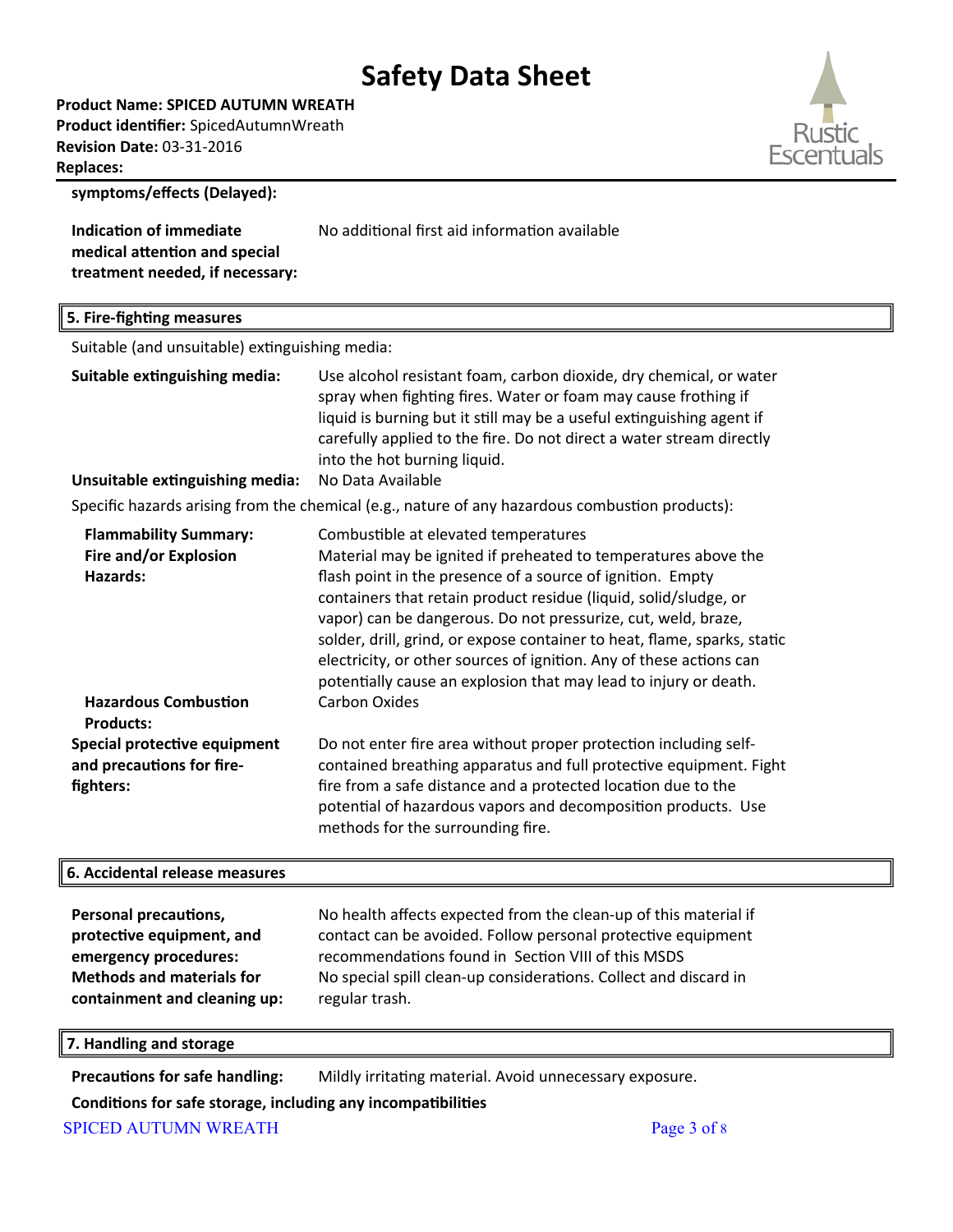**Product Name: SPICED AUTUMN WREATH Product identifier:** SpicedAutumnWreath **Revision Date:** 03-31-2016 **Replaces:** 



**Materials to Avoid/Chemical Incompatibility:**

**Conditions for safe storage:** Store in a cool dry place. Isolate from incompatible materials. Strong oxidizing agents Strong bases Strong acids

### **8. Exposure controls/personal protection**

OSHA permissible exposure limit (PEL), American Conference of Governmental Industrial Hygienists (ACGIH) Threshold Limit Value (TLV), and any other exposure limit used or recommended by the chemical manufacturer, importer, or employer preparing the safety data sheet, where available:

| <b>Chemical Component</b>                                              | <b>ACGIH TLV-TWA</b>                                                                                                                                                                                                              | <b>ACGIH STEL</b>                                                                                                                        | <b>OSHA PEL</b> |  |
|------------------------------------------------------------------------|-----------------------------------------------------------------------------------------------------------------------------------------------------------------------------------------------------------------------------------|------------------------------------------------------------------------------------------------------------------------------------------|-----------------|--|
| No Data Available                                                      |                                                                                                                                                                                                                                   |                                                                                                                                          |                 |  |
| <b>Appropriate engineering</b><br>controls:                            | comfort under normal conditions of use.                                                                                                                                                                                           | No exposure limits exist for the constituents of this product. No<br>engineering controls are likely to be required to maintain operator |                 |  |
| Individual protection measures, such as personal protective equipment: |                                                                                                                                                                                                                                   |                                                                                                                                          |                 |  |
| <b>Respiratory Protection:</b>                                         |                                                                                                                                                                                                                                   | No respiratory protection required under normal conditions of use.                                                                       |                 |  |
| <b>Eye Protection:</b>                                                 | No special requirements under normal industrial use.                                                                                                                                                                              |                                                                                                                                          |                 |  |
| <b>Skin Protection:</b>                                                | Not normally considered a skin hazard. Where use can result in skin<br>contact, practice good personal hygiene. Wash hands and other<br>exposed areas with mild soap and water before eating, drinking,<br>and when leaving work. |                                                                                                                                          |                 |  |
| Gloves:                                                                | No information available                                                                                                                                                                                                          |                                                                                                                                          |                 |  |
| <b>Respiratory Protection:</b>                                         |                                                                                                                                                                                                                                   | No respiratory protection required under normal conditions of use.                                                                       |                 |  |

### **9. Physical and chemical properties**

### **Appearance (physical state, color, etc.):**

| Appearance (physical state):                  | Liquid                 |
|-----------------------------------------------|------------------------|
| Color:                                        | Clear                  |
| Odor:                                         | Comparable to Standard |
| <b>Odor threshold:</b>                        | Not determined         |
| pH:                                           | Not Available          |
| Initial Boiling Point and Boiling Range (°C): | 255                    |
| <b>Flash Point:</b>                           | > 200 º F              |
| <b>Evaporation Rate:</b>                      | Not Available          |
| Flammability (solid, gas):                    | No Data Available      |
| Upper/lower flammability or explosive limits: |                        |
| <b>Upper Flammable/Explosive Limit:</b>       | Not Available          |
| Lower Flammable/Explosive Limit:              | Not Available          |
| <b>Vapor Density:</b>                         | >1                     |
| <b>Relative Density:</b>                      | 1                      |
|                                               |                        |

### SPICED AUTUMN WREATH Page 4 of 8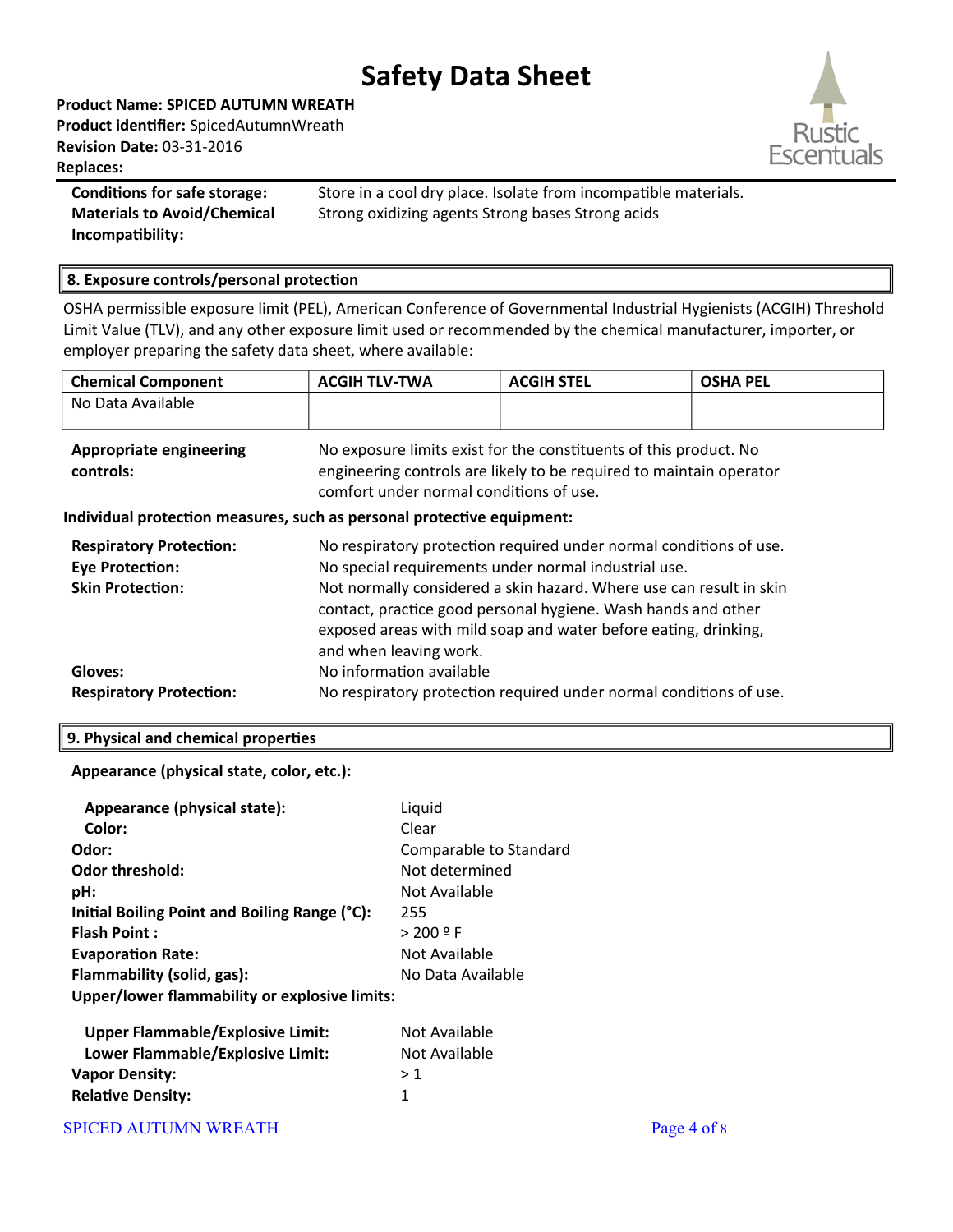**Product Name: SPICED AUTUMN WREATH Product identifier:** SpicedAutumnWreath **Revision Date:** 03-31-2016

#### **Replaces:**

| Solubility(ies):                   | Soluble in water-No |
|------------------------------------|---------------------|
| Auto-ignition Temperature (°C):    | $>$ 400 $9$ C       |
| <b>Decomposition Temperature::</b> | 284                 |
| <b>Viscosity:</b>                  | No Data Available   |
| Volatiles, % by weight             | 0.42                |
| <b>Volatile Organic Chemicals</b>  | No Data Available   |
| <b>Bulk Density</b>                | No Data Available   |
|                                    |                     |

### **10. Stability and reactivity**

| Reactivity:<br><b>Chemical stability:</b><br><b>Possibility of hazardous</b><br>reactions: | No Data Available<br>Stable under normal conditions.<br>No Data Available                                                                                                                  |
|--------------------------------------------------------------------------------------------|--------------------------------------------------------------------------------------------------------------------------------------------------------------------------------------------|
| Conditions to avoid (e.g., static<br>discharge, shock, or vibration):                      | Temperatures above the high flash point of this combustible<br>material in combination with sparks, open flames, or other sources<br>of ignition. Heat flame sparks Direct sources of heat |
| Incompatible materials:<br><b>Hazardous decomposition</b><br>products:                     | Strong oxidizing agents Strong bases Strong acids<br>Carbon Oxides                                                                                                                         |

### **11. Toxicological information**

| Information on the likely routes<br>of exposure (inhalation, | No Data Available |
|--------------------------------------------------------------|-------------------|
| ingestion, skin and eye contact):                            |                   |
| Symptoms related to the                                      | No Data Available |
| physical, chemical and                                       |                   |
| toxicological characteristics:                               |                   |
| <b>Target Organs Potentially</b>                             | No Data Available |
| <b>Affected by Exposure:</b>                                 |                   |
| <b>Chemical Interactions That</b>                            | None Known        |
| <b>Change Toxicity:</b>                                      |                   |

**Delayed and immediate effects and also chronic effects from short- and long-term exposure:**

**Immediate (Acute) Health Effects by Route of Exposure:**

| <b>Inhalation Irritation:</b> | No data.          |
|-------------------------------|-------------------|
| <b>Skin Contact:</b>          | No data.          |
| Eye Contact:                  | No data.          |
| <b>Ingestion Irritation:</b>  | No Data Available |

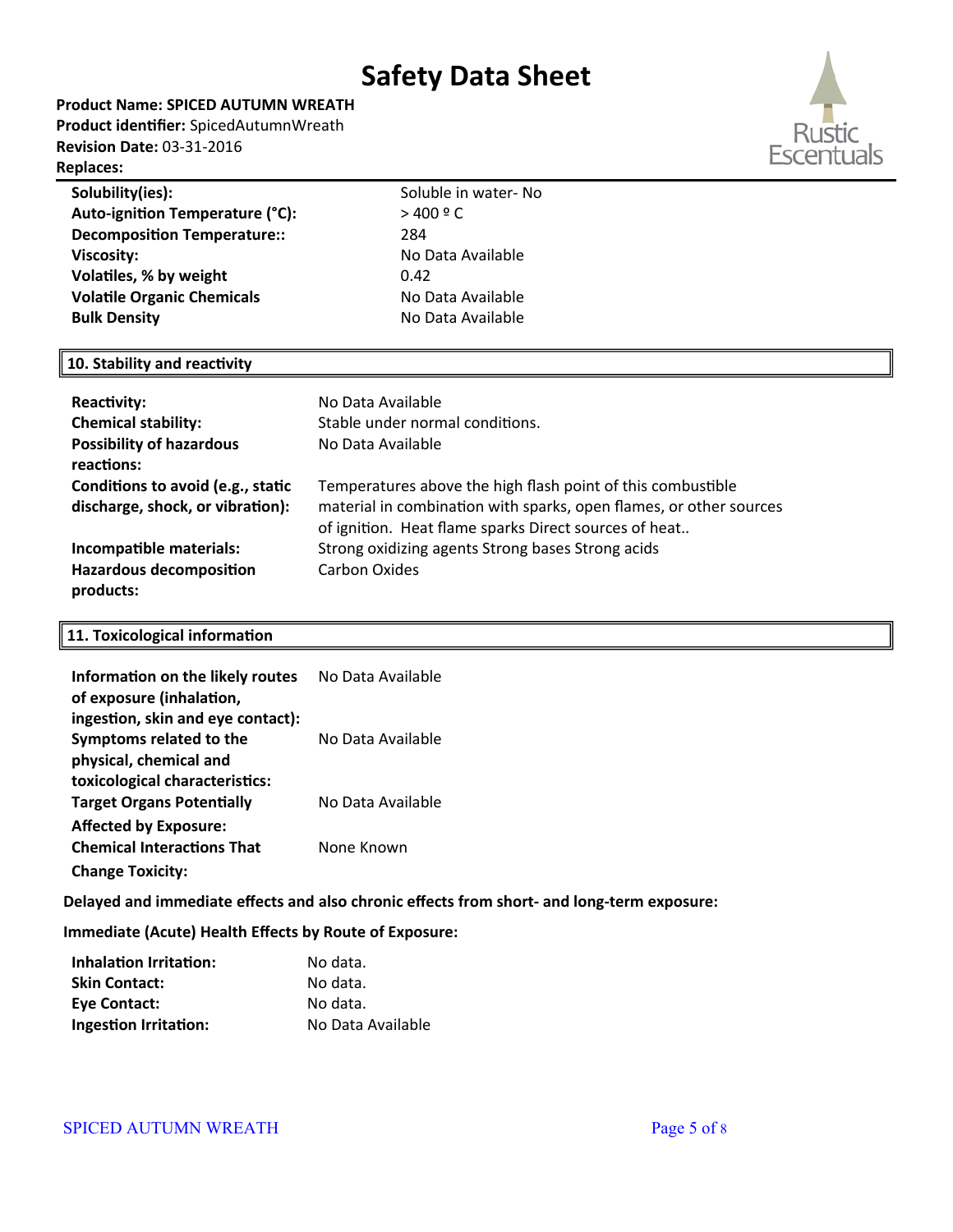**Product Name: SPICED AUTUMN WREATH Product identifier:** SpicedAutumnWreath

**Revision Date:** 03-31-2016 **Replaces:** 



#### **Long-Term (Chronic) Health Effects:**

| Carcinogenicity:               | None of the substances have been shown to cause cancer in long term animal<br>studies. Not a carcinogen according to NTP, IARC, or OSHA. |
|--------------------------------|------------------------------------------------------------------------------------------------------------------------------------------|
| <b>Reproductive and</b>        | No data available to indicate product or any components present at greater than                                                          |
| <b>Developmental Toxicity:</b> | 0.1% may cause birth defects.                                                                                                            |
| <b>Mutagenicity:</b>           | No data available to indicate product or any components present at greater than                                                          |
|                                | 0.1% is mutagenic or genotoxic.                                                                                                          |

**Numerical measures of toxicity (such as acute toxicity estimates) Component Toxicology Data**

| <b>Chemical Component</b> | Oral LD50 | <b>Dermal LD50</b> | <b>Inhalation LC50</b> |
|---------------------------|-----------|--------------------|------------------------|
| No data available         |           |                    |                        |

**Whether the hazardous chemical is listed in the National Toxicology Program (NTP) Report on Carcinogens (latest edition) or has been found to be a potential carcinogen in the International Agency for Research on Cancer (IARC) Monographs (latest edition), or by OSHA**

| <b>Chemical Name</b> | <b>OSHA Carcinogen</b> | <b>IARC Carcinogen</b> | <b>NTP Carcinogen</b> |
|----------------------|------------------------|------------------------|-----------------------|
| No Data Available    |                        |                        |                       |

### **12. Ecological information**

**Ecotoxicity (aquatic and terrestrial, where available):** This material is not expected to be harmful to the ecology.

### **Ecological Toxicity Data**

| <b>Chemical Component</b> | <b>Aquatic EC50</b><br>Crustacea | <b>Aquatic ERC50 Algae</b> | <b>Aguatic LC50 Fish</b> |
|---------------------------|----------------------------------|----------------------------|--------------------------|
| No Data Available         |                                  |                            |                          |

| Persistence and degradability:    | No Data Available |
|-----------------------------------|-------------------|
| <b>Bioaccumulative potential:</b> | No Data Available |
| <b>Mobility in soil:</b>          | No Data Available |
| Other adverse effects (such as    | No Data Available |
| hazardous to the ozone layer):    |                   |

| 13. Disposal considerations            |                                                                                                             |
|----------------------------------------|-------------------------------------------------------------------------------------------------------------|
|                                        | Description of waste residues and information on their safe handling and methods of disposal, including the |
| disposal of any contaminated packaging |                                                                                                             |
| <b>Description of waste residues:</b>  | Spent or discarded material is not expected to be a hazardous<br>waste.                                     |
| <b>Safe Handling of Waste:</b>         | No Data Available                                                                                           |
| <b>SPICED AUTUMN WREATH</b>            | Page 6 of 8                                                                                                 |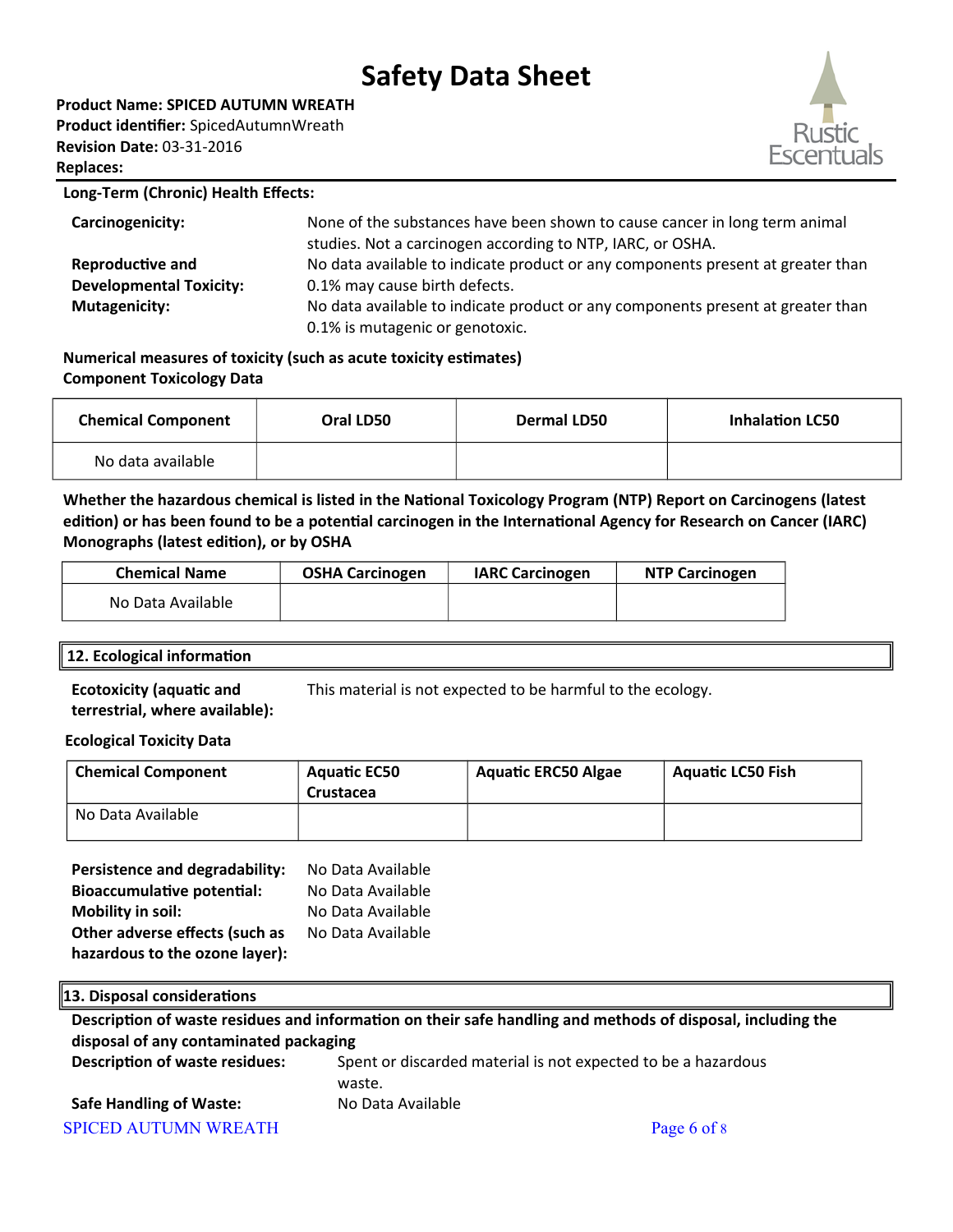**Product Name: SPICED AUTUMN WREATH Product identifier:** SpicedAutumnWreath



| <b>Replaces:</b>        |  |
|-------------------------|--|
| Waste treatment methods |  |
| (including packaging):  |  |

**Revision Date:** 03-31-2016

DO NOT DUMP INTO ANY SEWERS, ON THE GROUND, OR INTO ANY BODY OF WATER. All disposal practices must be in compliance with all Federal, State/Provincial and local laws and regulations. Regulations may vary in different locations. Waste characterizations and compliance with applicable laws are the sole responsibility of the waste generator. As your supplier, we have no control over the management practices or manufacturing processes of partes handling or using this material. The information presented here pertains only to the product when used as intended, according to this MSDS. For unused and uncontaminated product, the preferred options include sending to a licensed and permited incinerator or other thermal destruction device. Various federal, state or provincial agencies may have specific regulations concerning the transportation, handling, storage, use or disposal of this product which may not be covered in this MSDS. The user shall have to review these regulations to ensure full compliance with all applicable regulations.

| 14. Transport information         |                |
|-----------------------------------|----------------|
| <b>US DOT Ground Shipping</b>     | Not Restricted |
| Description:                      |                |
| IATA Shipping Description:        | Not Restricted |
| <b>IMDG Shipping Description:</b> | Not Restricted |
|                                   |                |

### **15. Regulatory information**

#### **Safety, health and environmental regulations specific for the product in question**

| <b>TSCA Status:</b>        | All components in this product are on the TSCA Inventory.       |
|----------------------------|-----------------------------------------------------------------|
| <b>California Prop 65:</b> | Does not contain any chemicals listed on California Proposition |
|                            | -65.                                                            |

#### **Regulated Components:**

| <b>Chemical Component</b> | <b>CAS number and</b> | Regulation         | % Range |
|---------------------------|-----------------------|--------------------|---------|
|                           | other unique          |                    |         |
|                           | identifiers           |                    |         |
| None Listed               |                       | California Prop 65 |         |
|                           |                       | Cancer             |         |
| None Listed               |                       | California Prop 65 |         |
|                           |                       | Developmental      |         |